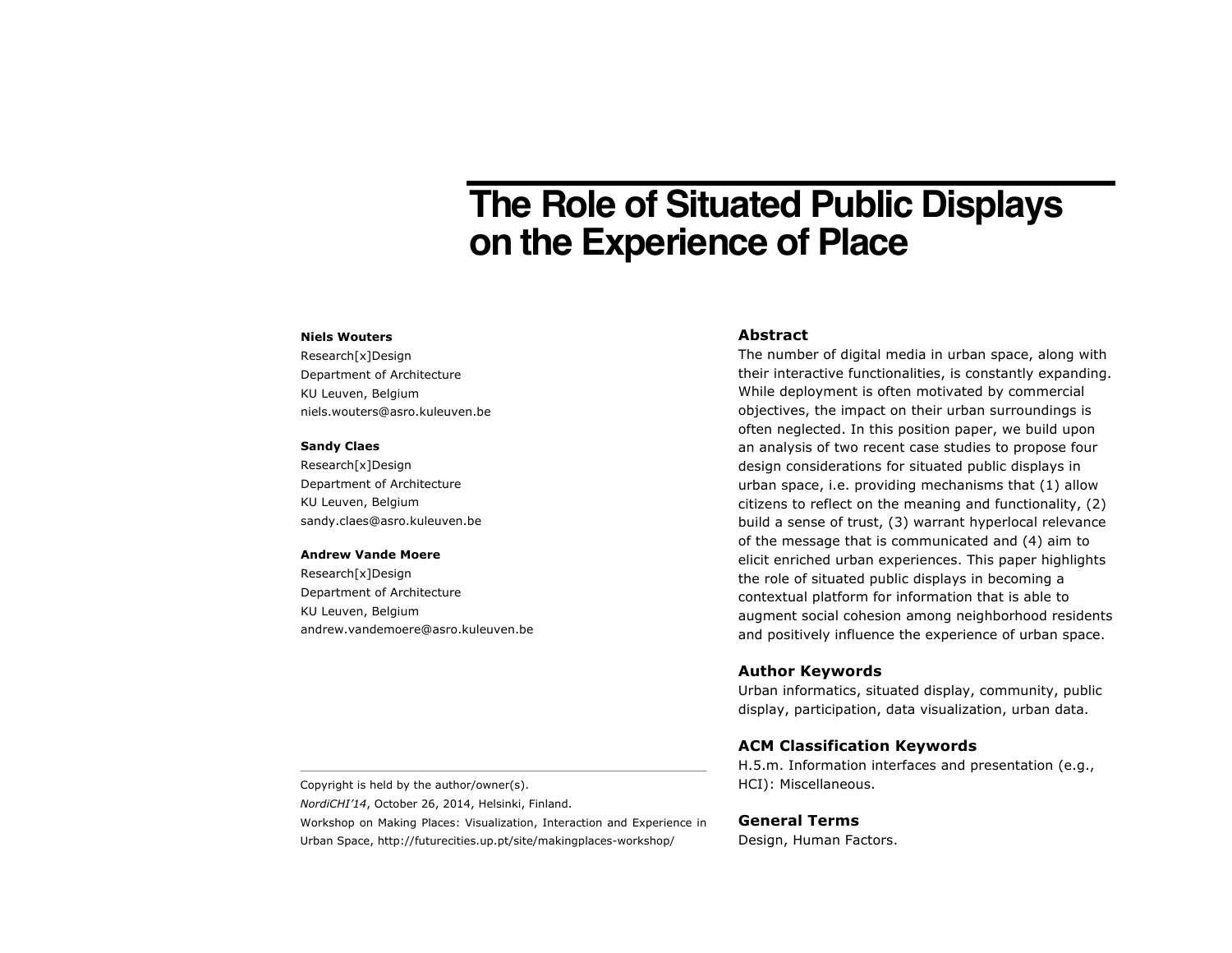

*Street Infographics* signs visualized local demographic data such as the number of immigrants and students by way of icons.



**Figure 1.** *Street Infographics*, consisting of a series of visual representations of local data, attached underneath an existing street sign.

## **Introduction**

The increased ubiquity of information technology and computing infrastructure in our urban environments is influencing our experiences in public space. Common examples include public displays in strategic locations for the purpose of sharing information, raising awareness, providing a platform for culture, and encouraging commerce (e.g. [3, 7, 9]), or sensorequipped urban infrastructure to analyze and optimize city life (e.g. [5, 8]). Such deployments often focus on making cities 'less complicated' and more 'efficient' within the context of the Smart City [1]. However, there is also a recent understanding that additional insights are required in uncovering how the digital world can more explicitly merge with our physical and social existence, and vice versa [4, 6]. As such, the integration of technology in our urban environment may benefit from connecting with local challenges and issues, and become meaningful and situated.

In this paper, we build upon an analysis of two case studies to propose four considerations that proved successful in contributing to the shared experience of urban space. Our analysis goes beyond any technical issues, but rather focuses on contextual aspects, i.e. the social, societal and cultural qualities of the urban environment.

# **Situated Public Displays**

As one of the endeavors in bridging physical and social existence, we have deployed two sets of situated public displays. Both aimed at communicating contextually relevant messages, yet differed in their design approach, situatedness and supported interactions.

**Street Infographics.** In this study, published in [2], contextual data was visually represented in four adjacent streets. In each street, two socio-demographic data dimensions for that particular street (i.e. student population and immigrant population) were visualized through the use of icons (see Figure 1). The number and color of icons represented information such as the proportional share of students and foreign nationals. The graphic design of the visualization mimicked the characteristics of a street sign in terms of color scheme, typography and physical dimensions. By attaching the visualizations to existing street signs, they implied to represent information of that particular street. As passers-by walked along the four streets, they were given opportunities to compare the various data of the different streets.

**StreetTalk.** In this study, published in [11], three households have been empowered to participate in the design of public displays, adapted beyond their traditional, rectangular, screen-based format and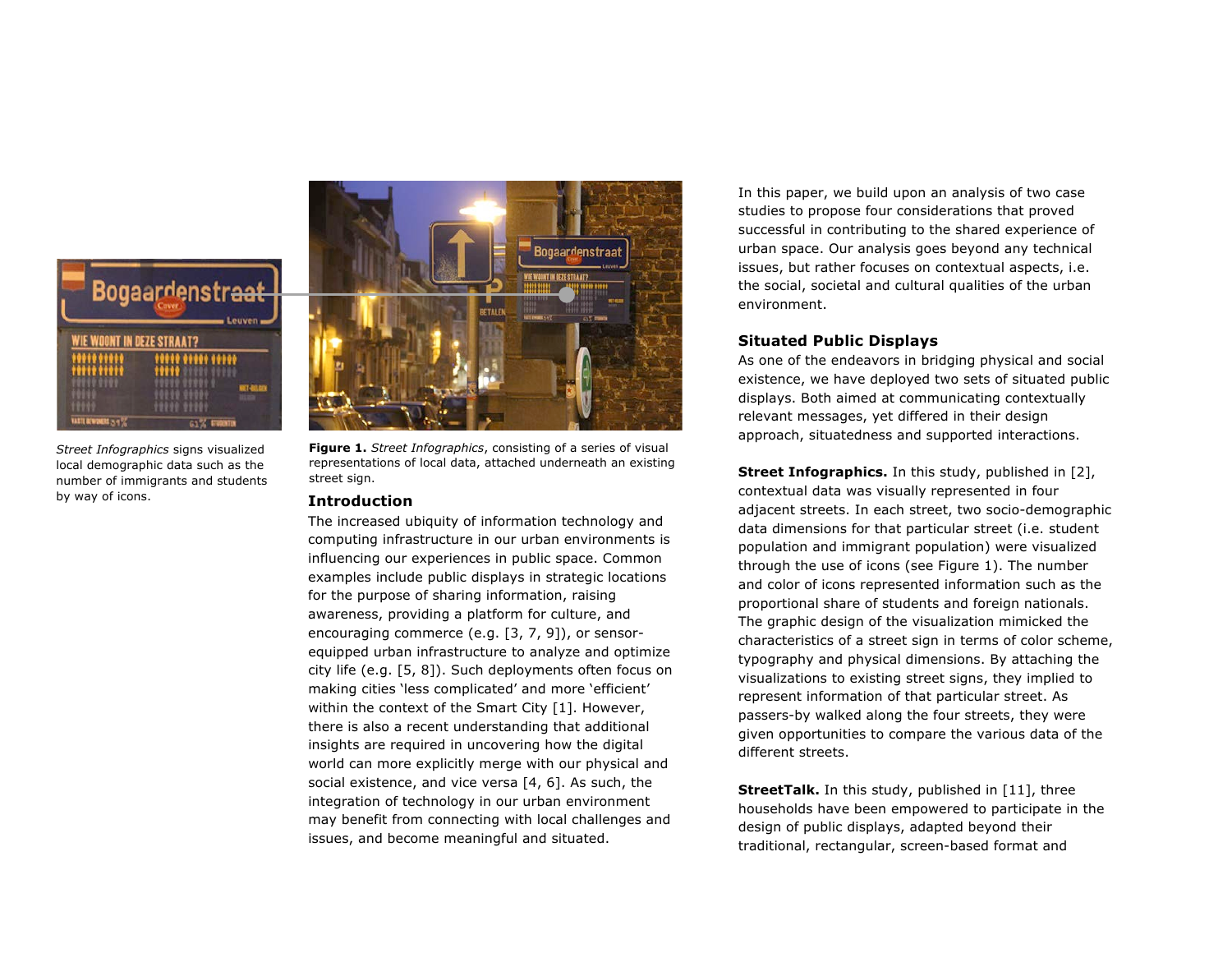

**Figure 2.** *StreetTalk*, consisting of three situated public displays that allowed messages to be printed (*Readl*, left), audio fragments to be listened to (*Listen*, middle), and ambient sound levels to be visualized (*Shush*, right).

informed by personal design insights shared by the households themselves. The outcomes consisted of 1) *Readl*, a thermal printer that delivered householdgenerated messages, 2) *Listen*, an integrated audio system allowing neighbors to listen to householdgenerated audio messages, and 3) *Shush*, a lighting installation that raised awareness on street noise by visualizing ambient sound levels (see Figure 2). These displays were physically developed, attached to the façades of private residences, and their impact on the neighborhood was evaluated during an eight-week inthe-wild field study.

# **Role of Situated Public Displays**

Through observations and interviews with passers-by and community members, we collected qualitative feedback on people's subjective experience with the situated public displays. Insights are discussed in the following, and design considerations are presented.

# *Personal Interpretation*

The public presentation of factual data does not involve expressing an opinion, but may provoke distinct expectations and reactions. We learned from *Street Infographics* that onlookers went beyond stating a data fact or trend, but also expressed a more personal reflection. Some residents revealed that their opinion on the issue being represented had changed in a positive way, while others connected the public appearance of contested data with political propaganda. Similarly, while the *StreetTalk* displays did not explicitly allow for personal reflection, residents revealed they had reconsidered the goals of the displays. For example, some considered *Shush* to be a device that playfully intertwined light and sound, rather than a device that purely aimed to patronize neighbors.

*Allow for Reflection.* Situated urban displays serve more purposes than merely communicating data and information. Their impact on people can be rich in triggering various experiences, in terms of the design characteristics, the information that is shown, or the expected interactions. Therefore, situated displays should allow people to resist or sustain meaning on their own terms, allowing for multiple interpretations and reflections to emerge.

# *Confidence in Information*

As public displays are meant to address 'everyone', characteristics such as trust and relevance fulfill a major role. In *StreetTalk*, the displays were physically mounted to the facades of private residences, which made the residents feel personally responsible and concerned. It also proved helpful in building a sense of trust and credibility among passers-by and neighbors. They revealed that "*It's attached to a house façade […]*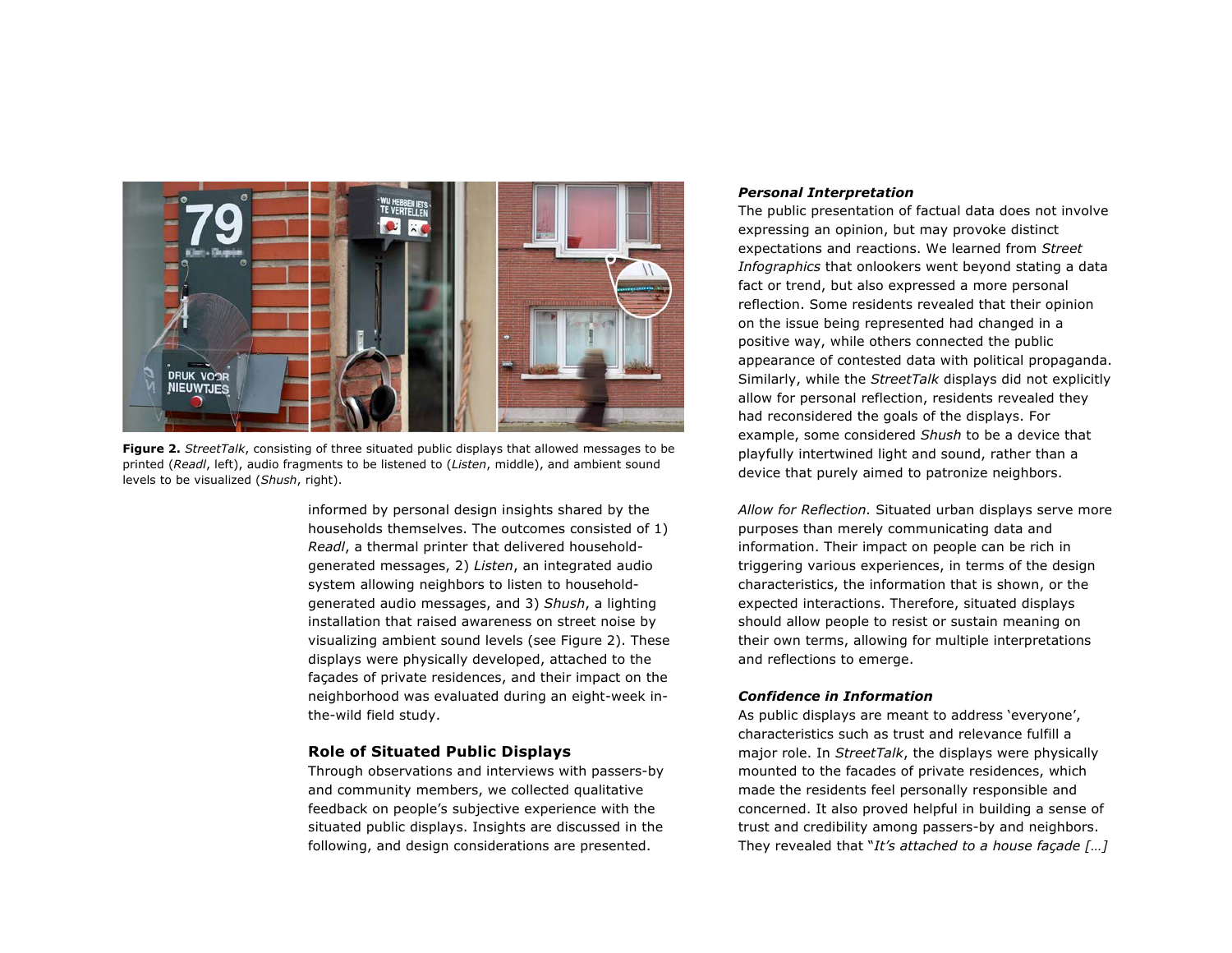*so I'm sure [its contents] will be no nonsense*"; a feeling that was further amplified by design qualities, such as the visible cabling, the rather ludic functionality of the displays, and their handmade look-and-feel. As *Street Infographics* were attached to official street signs, we occasionally observed onlookers to search for indications of authorship, such as by looking at the backside. The factual data made some citizens question aspects such as privacy and content (e.g. "*Is it ethically correct to display the number of foreigners?*"), while some connected the location of the signs with the credibility of the data (e.g. "*The numbers must be official, it is part of the street sign!*").

*Establish Trust.* The contextual character of situated public displays can be exploited as a quality to establish trust and credibility among the citizens, households and organizations they aim to address. To increase 'success' of communication, strategies such as indicating the authenticity of the data source, or considering the physical location in terms of its contextual role or meaning may be considered.

## *Local Relevance*

Public displays become situated in their environment through the message they communicate, their local relevance, and the community that is addressed and reached. As a result, the physical reach of situated displays may be limited, especially when engagement is sought from citizens unfamiliar to the community. We learned that *StreetTalk* was particularly appreciated if messages took inspiration on local occurrences, such as "*tonight X, our neighbor from number 78, passed away at 91 years of age [...]*". Neighbors considered them "*a valuable source of news*", allowing them to easily relate to the contents. Participant households deliberately

decided to only publish messages that addressed and were comprehensible to large audiences. This consideration was based on their personal belief that certain topics can only be communicated through channels that facilitate open debate. However, we discovered that neighbors from distant streets refrained from interacting with the displays as they were attached to houses inhabited by "*unfamiliar people"*.

*Warrant Hyperlocality.* Situated urban displays should accommodate the various expectations, beliefs, values and norms that characterize urban environments and their inhabitants. As a result, the creation of meaningful content can be considered more challenging than traditional content creation processes, especially in terms of respecting the various backgrounds and interests within the involuntary 'urban' social network.

## *Calm Technology*

Through their latent presence, situated displays are capable of creating a pleasant environment, allowing onlookers to engage both the periphery and the center of attention [10]. Although *Street Infographics* did not obstruct everyday activities, some onlookers mentioned they noticed 'something' was different than usual. They also proved successful in motivating onlookers to explore adjacent streets, in an effort to discover additional street signs and to compare the different datasets of multiple streets. In *StreetTalk*, households mentioned the displays to motivate a slower pace, as people were surprised by the unusual devices, and were expected to press a button, wait for a printed or audible message, or make noise in front of the house: "*The displays seemed part of a puppet theater that we directed and performed. Such slower pace is what constitutes a typical residential neighborhood*".